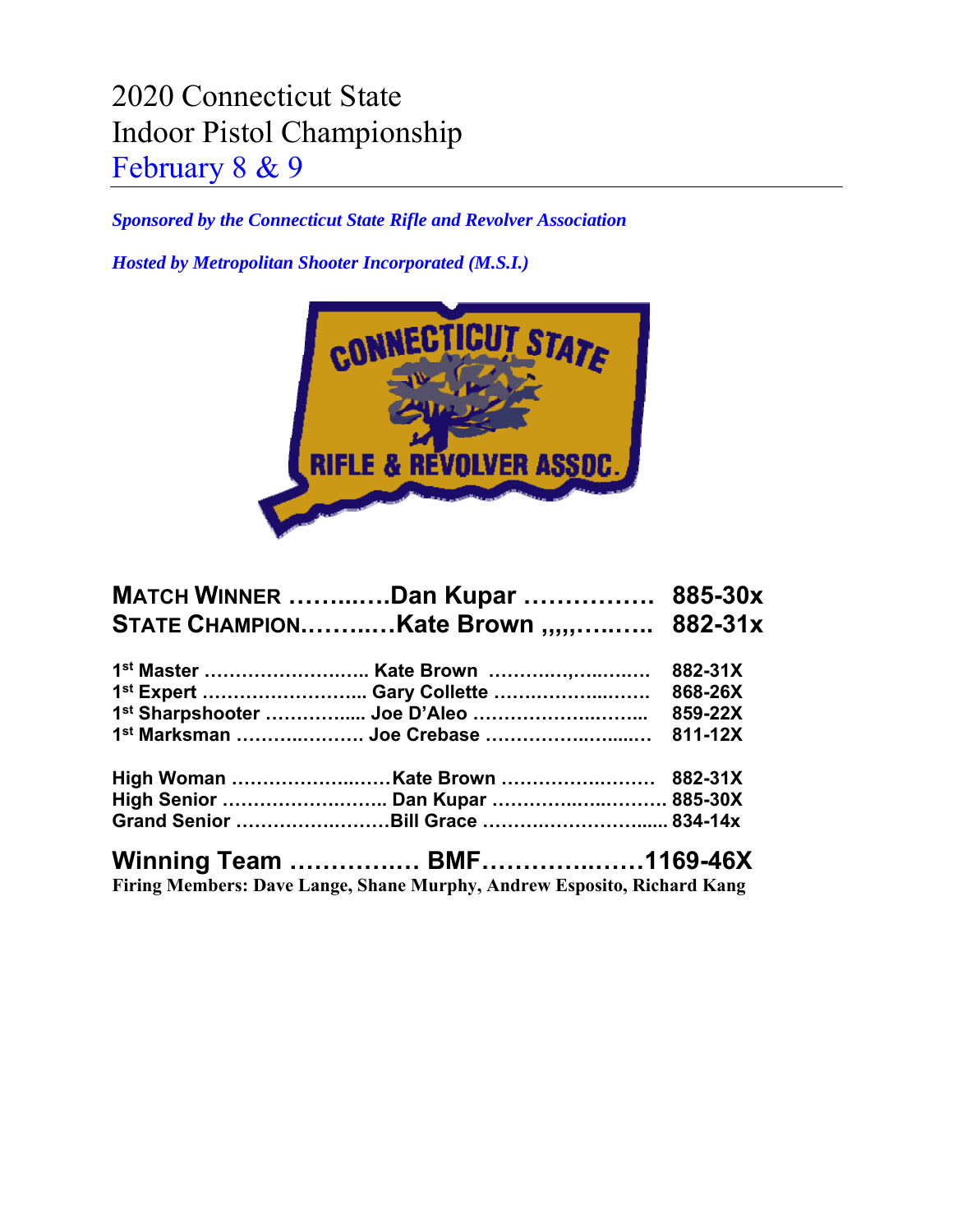| 2020 Connecticut Indoor State Championship - M.S.I. Manchester, CT                                    |                |            |                           |                         |            |                           |                         |                  |                 |                         |            |                           |       |               |                |
|-------------------------------------------------------------------------------------------------------|----------------|------------|---------------------------|-------------------------|------------|---------------------------|-------------------------|------------------|-----------------|-------------------------|------------|---------------------------|-------|---------------|----------------|
| <b>Connecticut State Rifle &amp; Revolver Association</b>                                             |                |            |                           |                         |            |                           |                         |                  |                 |                         |            |                           |       |               |                |
| $OP = Open$ Winner, $SC = State$ Champion, $HW = High$ Women, $HS = High$ Senior, $GS = Grand$ Senior |                |            |                           |                         |            |                           |                         |                  |                 |                         |            |                           |       |               |                |
| <u> 144</u>                                                                                           |                | SLOW  x    |                           |                         | <b>NMC</b> | $\boldsymbol{\mathsf{X}}$ |                         | <b>TIMED</b>   x |                 |                         | RAPID   x  |                           |       | $AGG$ $x$     |                |
| <b>NAME</b>                                                                                           |                | <b>AGG</b> | $\boldsymbol{\mathsf{x}}$ |                         | <b>AGG</b> | $\mathbf{x}$              |                         | <b>AGG</b>       | $\mathbf x$     |                         | <b>AGG</b> | $\boldsymbol{\mathsf{x}}$ |       |               |                |
| <b>HIGH MASTER</b>                                                                                    |                |            |                           |                         |            |                           |                         |                  |                 |                         |            |                           |       |               |                |
| Kupar, Daniel                                                                                         | 1              | 194        | 4                         | 1                       | 296        | 10                        |                         | 200              | 14              |                         | 195        | $\overline{2}$            | OP/HS | 885 30        |                |
| Lange, David                                                                                          |                | 188        | 6                         |                         | 294        | 13                        | <b>OP</b>               | 200              | 18              |                         | 197        | 9                         | 1     | 879 46        |                |
| Petrotto, Charles                                                                                     |                | 184        | 5                         | <b>OP</b>               | 297        | 14                        |                         | 198              | 12              | <b>OP</b>               | 199        | 13                        |       | 878 44        |                |
| Murphy, Shane                                                                                         |                | 186        | 5                         |                         | 292        | 8                         | 1                       | 200              | 15              |                         | 196        | 8                         |       | 874 36        |                |
| Kang, Richard                                                                                         | $\overline{2}$ | 193        | 8                         |                         | 283        | 12                        |                         | 198              | 10              |                         | 197        | 9                         |       | 871           | 39             |
| Setian, Steve                                                                                         |                | 191        | 3                         |                         | 287        | 10                        |                         | 196              | $\overline{7}$  |                         | 197        | 6                         |       | 871           | 26             |
| Valintakonis, Paul                                                                                    |                | 187        | 6                         |                         | 287        | 14                        |                         | 198              | $9\,$           | 1                       | 198        | 14                        |       | 870 43        |                |
| Sugden, Joseph III                                                                                    |                | 181        | 3                         |                         | 292        | 13                        |                         | 196              | $\overline{7}$  |                         | 192        | 1                         |       | 861           | 24             |
| Clark, Larry                                                                                          |                | 179        | 8                         |                         | 283        | 5                         |                         | 194              | 8               |                         | 191        | 6                         |       | 847           | 27             |
| Lavoie, Michael                                                                                       |                | 86         | 0                         |                         | 259        | $\overline{3}$            |                         | 190              | 6               |                         | 187        | 4                         |       | 722 13        |                |
| <b>MASTER</b>                                                                                         |                |            |                           |                         |            |                           |                         |                  |                 |                         |            |                           |       |               |                |
| Brown, Kate                                                                                           | <b>OP</b>      | 195        | $\overline{7}$            | 1                       | 293        | 8                         | 1                       | 200              | 9               |                         | 194        | 7                         | SC/HW | 88231         |                |
| Esposito, Andrew                                                                                      | 1              | 190        | 6                         | 5                       | 288        | 11                        |                         | 194              | 11              | $\mathbf 2$             | 198        | $\overline{9}$            | 2     | 870 37        |                |
| Fontaine, David                                                                                       | $\overline{2}$ | 187        | 5                         | 4                       | 289        | 9                         |                         | 195              | 8               | 4                       | 195        | 10                        | 3     | 866 32        |                |
| Gardella, Greg                                                                                        |                | 181        | $\overline{2}$            | $\overline{2}$          | 292        | 9                         |                         | 193              | $\overline{7}$  | $\overline{\mathbf{3}}$ | 197        | 7                         | 4     | 863 25        |                |
| Doran, Robert                                                                                         | 4              | 185        | $\overline{2}$            | $\overline{\mathbf{3}}$ | 290        | 9                         |                         | 193              | 8               |                         | 194        | 6                         | 5     | 862 25        |                |
| White, Thomas                                                                                         |                | 182        | $\overline{2}$            |                         | 286        | $\overline{4}$            | 2                       | 199              | 8               | 5                       | 195        | 9                         |       | 862 23        |                |
| Tripputi, Peter                                                                                       | 3              | 185        | 6                         |                         | 284        | 10                        |                         | 194              | $\overline{9}$  |                         | 193        | $\overline{7}$            |       | 856 32        |                |
| Moore, Christopher                                                                                    | 5              | 182        | 4                         |                         | 282        | 9                         | 5                       | 197              | $6\phantom{1}6$ |                         | 192        | 6                         |       | 853 25        |                |
| White, Cliff                                                                                          |                | 177        | 3                         |                         | 286        | 12                        |                         | 196              | $9\,$           |                         | 193        | 5                         |       | 852 29        |                |
| Jones, Tyler                                                                                          |                | 170        | $\mathbf 0$               |                         | 278        | 8                         | $\overline{\mathbf{3}}$ | 197              | 10              |                         | 195        | $\overline{4}$            |       | 840 22        |                |
| Gallo, Paul                                                                                           |                | 171        | $\overline{2}$            |                         | 281        | $\overline{7}$            | $\overline{\mathbf{4}}$ | 197              | 8               |                         | 188        | 8                         |       | 837 25        |                |
| Bardoorian, Michael                                                                                   |                | 170        | 1                         |                         | 281        | $\overline{\mathbf{4}}$   |                         | 188              | $\overline{5}$  | 1                       | 198        | 11                        |       | 837 21        |                |
| Richheimer, Steve                                                                                     |                | 168        | $\mathbf 0$               |                         | 270        | 5                         |                         | 196              | $9\,$           |                         | 191        | $\overline{2}$            |       | 825 16        |                |
| Caro, Peter                                                                                           |                | 178        | 3                         |                         | 264        | $\overline{\mathbf{4}}$   |                         | 183              | 8               |                         | 188        | 6                         |       | 813 21        |                |
| Valintakonis, David                                                                                   |                | 155        | 1                         |                         | 271        | $\overline{3}$            |                         | 193              | $\overline{3}$  |                         | 181        | 1                         |       | 800 8         |                |
| Plakunov, Matthew                                                                                     |                | 171        | 1                         |                         | 262        | دن                        |                         | 186              | 5               |                         | 178        | 1                         |       | 797 10        |                |
| Federici, Louis                                                                                       |                | 166        | 4                         |                         | 256        | $\overline{4}$            |                         | 185              | $\overline{5}$  |                         | 176        | 3                         |       | 783 16        |                |
| Walpole, David                                                                                        |                | 167        | $\mathbf{1}$              |                         | 264        | $\overline{4}$            |                         | 181              | $\overline{2}$  |                         | 171        | 1                         |       | 7838          |                |
| Estes, Stephen                                                                                        |                | 168        | $\overline{2}$            |                         | 249        | $\pmb{0}$                 |                         | 184              | $\overline{2}$  |                         | 177        | 1                         |       | 7785          |                |
| Ingber, Al                                                                                            |                | 138        | $\mathbf 0$               |                         | 251        | ω                         |                         | 183              | $\overline{2}$  |                         | 190        | 5                         |       | 762 10        |                |
| Oskarsson, Eythor                                                                                     |                | 157        | $\overline{2}$            |                         | 242        | $\overline{2}$            |                         | 162              | $\overline{2}$  |                         | 165        | 1                         |       | 726           | $\overline{7}$ |
| Charamut, Edward                                                                                      |                | 133        | 3                         |                         | 255        | $\overline{2}$            |                         | 167              | 4               |                         | 164        | 1                         |       | 719 10        |                |
| Koenig, Dennis                                                                                        |                | 141        | $\pmb{0}$                 |                         | 225        | $\overline{3}$            |                         | 178              | $\overline{2}$  |                         | 174        | $\overline{c}$            |       | 7187          |                |
| Pattie, Joseph                                                                                        |                | 124        | $\mathbf 0$               |                         | 234        | $\overline{0}$            |                         | 182              | $\overline{3}$  |                         | 173        | 1                         |       | 713   4       |                |
| Kononuchenko, Anton                                                                                   |                | 142        | 1                         |                         | 239        | $\overline{\mathsf{o}}$   |                         | 162              | $\mathbf 1$     |                         | 153        | 1                         |       | $696\sqrt{3}$ |                |
| Behnke, Brian                                                                                         |                | 143        | $\overline{2}$            |                         | 202        | $\overline{0}$            |                         | 164              | $\overline{0}$  |                         | 168        | 1                         |       | 677           | $\vert$ 3      |
| Johnson, Jin                                                                                          |                | 123        | $\mathsf 0$               |                         | 228        | $\overline{0}$            |                         | 146              | 1               |                         | 162        | 1                         |       | 659 2         |                |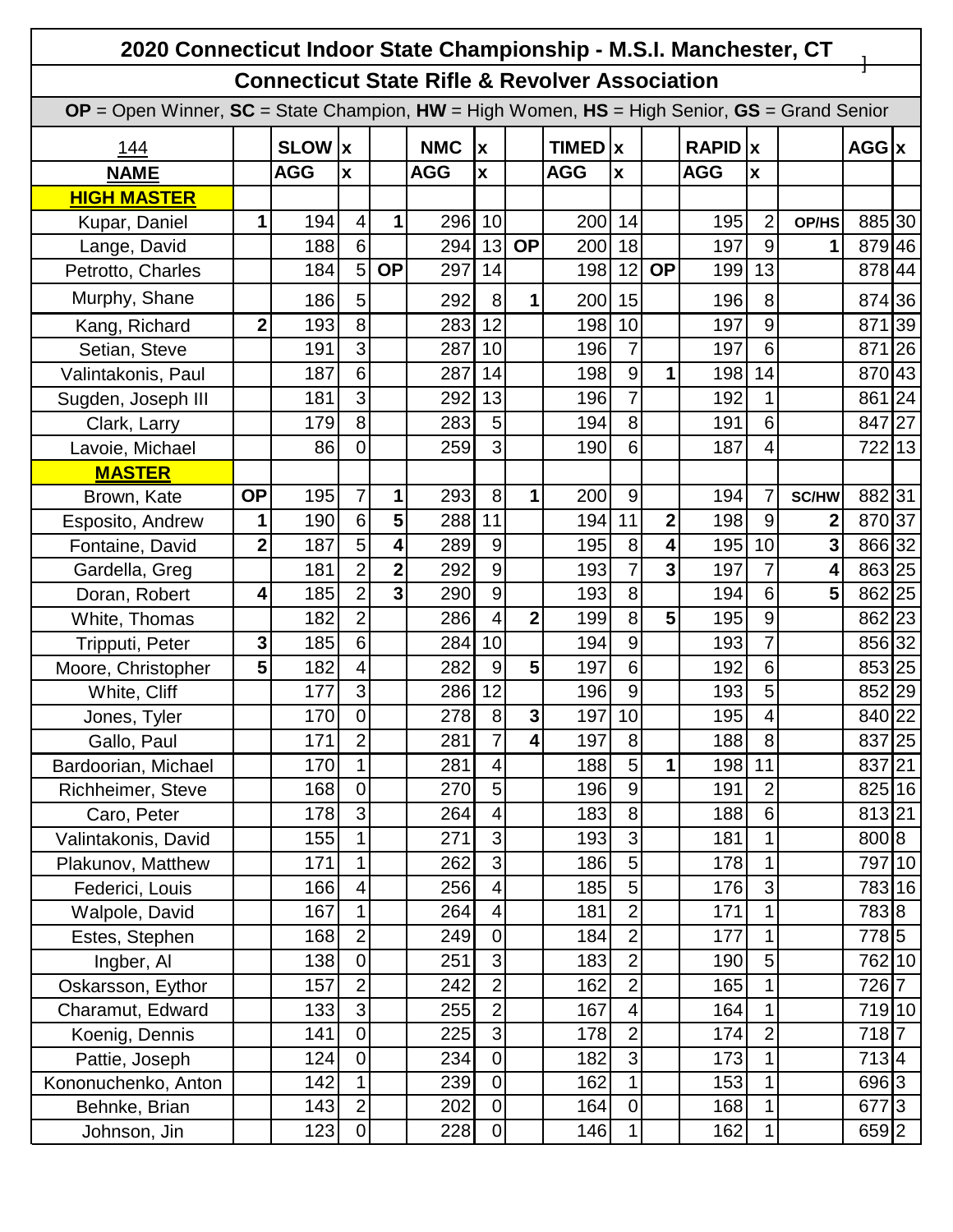| 2020 Connecticut Indoor State Championship - M.S.I. Manchester, CT                                    |                |                                                           |                |                |            |                  |                         |         |                |                 |                |                         |                |           |    |
|-------------------------------------------------------------------------------------------------------|----------------|-----------------------------------------------------------|----------------|----------------|------------|------------------|-------------------------|---------|----------------|-----------------|----------------|-------------------------|----------------|-----------|----|
|                                                                                                       |                | <b>Connecticut State Rifle &amp; Revolver Association</b> |                |                |            |                  |                         |         |                |                 |                |                         |                |           |    |
| $OP = Open$ Winner, $SC = State$ Champion, $HW = High$ Women, $HS = High$ Senior, $GS = Grand$ Senior |                |                                                           |                |                |            |                  |                         |         |                |                 |                |                         |                |           |    |
| <u> 144</u>                                                                                           |                | SLOW  x                                                   |                |                | <b>NMC</b> | X                |                         | TIMED x |                |                 | <b>RAPID</b> x |                         |                | $AGG$ $x$ |    |
| <b>EXPERT</b>                                                                                         |                |                                                           |                |                |            |                  |                         |         |                |                 |                |                         |                |           |    |
| Collette, Gary                                                                                        | 1              | 189                                                       | 3              | $\mathbf{2}$   | 287        | 11               |                         | 195     | 5              | $\mathbf{3}$    | 197            | $\overline{7}$          | 1              | 868 26    |    |
| Hall, Jeff                                                                                            |                | 177                                                       | $\mathbf{1}$   | 1              | 291        | 14               | 10                      | 195     | 6              | 8               | 195            | 9                       | $\mathbf{2}$   | 858 30    |    |
| Rickson, Matthew                                                                                      | 3              | 180                                                       | 4              | 5              | 284        | 14               |                         | 193     | 4              | 5               | 196            | 9                       | 3              | 85331     |    |
| Barakat, Moe                                                                                          | $\overline{2}$ | 182                                                       | 5              |                | 280        | $6 \overline{6}$ |                         | 194     | 8              | 10              | 195            | 8                       | 4              | 851       | 27 |
| Zajac, Nathan                                                                                         | $\overline{7}$ | 179                                                       | $\overline{0}$ | 9              | 282        | 8                | 8                       | 196     | 11             |                 | 194            | $6\phantom{1}$          | 5              | 851       | 25 |
| Reineke, Ted                                                                                          | 10             | 177                                                       | 3              |                | 278        | 11               | $\overline{7}$          | 197     | 5              | 4               | 196            | 10                      | 6              | 848 29    |    |
| Wojcoski, Stanley                                                                                     | 6              | 179                                                       | 3              | 10             | 282        | $\overline{7}$   | $\overline{\mathbf{3}}$ | 198     | $\overline{7}$ |                 | 189            | $\overline{2}$          | $\overline{7}$ | 848 19    |    |
| Lakas, Samuel                                                                                         |                | 174                                                       | 4              |                | 279        | $\overline{7}$   |                         | 194     | 3              | $\mathbf{2}$    | 198            | 4                       | 8              | 845       | 18 |
| Verma, Sunil                                                                                          |                | 170                                                       | 4              | 4              | 285        | 6 <sup>1</sup>   |                         | 192     | 9              | $6\phantom{1}6$ | 196            | 5                       | 9              | 843 24    |    |
| Meschi, George                                                                                        |                | 174                                                       | 5              |                | 280        | $6 \overline{6}$ |                         | 193     | $\overline{7}$ |                 | 194            | 4                       | 10             | 841       | 22 |
| Mathis, Kevin                                                                                         |                | 169                                                       | $\overline{2}$ | 3              | 287        | 8                | 5                       | 198     | 5              |                 | 187            | 6                       |                | 841       | 21 |
| Fallon, Frank J                                                                                       |                | 175                                                       | 1              |                | 276        | $\overline{2}$   |                         | 194     | $\overline{7}$ |                 | 192            | 6                       |                | 837       | 16 |
| Moore, Mandi                                                                                          |                | 168                                                       | $\overline{0}$ |                | 273        | $\overline{9}$   | $\mathbf{2}$            | 198     | 9              | $\overline{7}$  | 195            | 10                      |                | 834       | 28 |
| Grace, William                                                                                        |                | 169                                                       | 1              | 6              | 284        | $\overline{7}$   |                         | 194     | $\overline{2}$ |                 | 187            | 4                       | <b>GS</b>      | 834 14    |    |
| Sprowl, Donald                                                                                        |                | 165                                                       | $\overline{0}$ |                | 280        | $\overline{2}$   | 4                       | 198     | 6              |                 | 189            | 3                       |                | 832 11    |    |
| Thomas, Reginald                                                                                      |                | 163                                                       | $\overline{2}$ |                | 279        | $6 \overline{6}$ | $6\phantom{1}$          | 197     | 6              |                 | 192            | 8                       |                | 831       | 22 |
| Silvia, D Keith                                                                                       | 5              | 180                                                       | 3              | 8              | 283        | 8                |                         | 191     | 10             |                 | 176            | 4                       |                | 830       | 25 |
| Moran, Chris                                                                                          |                | 159                                                       | $\overline{0}$ |                | 282        | $\overline{7}$   |                         | 191     | $\overline{2}$ | 1               | 198            | 8                       |                | 830       | 17 |
| Rickson, Stephen                                                                                      |                | 168                                                       | 3              | $\overline{7}$ | 284        | 5                |                         | 187     | 4              |                 | 191            | 4                       |                | 830       | 16 |
| Olsen, Charles                                                                                        |                | 167                                                       | $\overline{0}$ |                | 275        | 6 <sup>1</sup>   |                         | 191     | 5              |                 | 194            | 5                       |                | 827       | 16 |
| Yurovskaya, Alla                                                                                      | 4              | 180                                                       | 3              |                | 274        | 8                |                         | 187     | $\mathbf 1$    |                 | 186            | 3                       |                | 827       | 15 |
| Ordway, Thomas                                                                                        |                | 177                                                       | 1              |                | 276        | 5                |                         | 181     | 3              |                 | 193            | 4                       |                | 827       | 13 |
| Mandel, Janice                                                                                        |                | 172                                                       | $\mathbf{2}$   |                | 281        | 6                |                         | 184     | $9\,$          |                 | 188            | 4                       |                | 825 21    |    |
| Druckrey, William                                                                                     |                | 177                                                       | $\overline{2}$ |                | 267        | 6 <sup>1</sup>   | 1                       | 198     | 11             |                 | 182            | 6                       |                | 824 25    |    |
| Jacovino, Edward                                                                                      |                | 158                                                       | $\overline{0}$ |                | 276        | $\overline{5}$   | $\boldsymbol{9}$        | 195     | $\overline{7}$ | 9               | 195            | 9                       |                | 824 21    |    |
| Breen, Joseph                                                                                         |                | 172                                                       | 3              |                | 278        | $\overline{4}$   |                         | 186     | 6              |                 | 188            | 3                       |                | 824 16    |    |
| Messer, Timothy                                                                                       |                | 171                                                       |                |                | 269        | $6 \,$           |                         | 192     | 4              |                 | 191            | $\overline{2}$          |                | 823 13    |    |
| Battista, Tom                                                                                         |                | 171                                                       | $\overline{2}$ |                | 272        | 5                |                         | 188     | $\overline{7}$ |                 | 187            | 5                       |                | 818 19    |    |
| Power, Jeffrey Jr                                                                                     |                | 171                                                       | $\overline{2}$ |                | 269        | $6 \,$           |                         | 190     | 6              |                 | 186            | 4                       |                | 816 18    |    |
| Roy, Michael                                                                                          |                | 165                                                       |                |                | 274        | $\overline{7}$   |                         | 188     | $\overline{2}$ |                 | 189            | 5                       |                | 816 15    |    |
| Grunwell-Lacey, Lisette                                                                               |                | 169                                                       | 1              |                | 276        | $\overline{7}$   |                         | 182     | $\overline{3}$ |                 | 189            | 4                       |                | 816 15    |    |
| Jacques, Michael                                                                                      |                | 173                                                       | 3              |                | 275        | 3                |                         | 185     | $\overline{2}$ |                 | 181            | $6\phantom{1}$          |                | 814 14    |    |
| Lalancette, Paul                                                                                      |                | 166                                                       | 1              |                | 275        | $\overline{5}$   |                         | 191     | 4              |                 | 181            | 3                       |                | 813 13    |    |
| Lacey, Kent                                                                                           |                | 166                                                       | 1              |                | 278        | $\overline{9}$   |                         | 191     | $\overline{3}$ |                 | 175            | 4                       |                | 810       | 17 |
| Francis, John                                                                                         |                | 174                                                       | $\overline{2}$ |                | 262        | $6 \,$           |                         | 192     | 6              |                 | 181            | 4                       |                | 809 18    |    |
| Ser, Howard                                                                                           |                | 169                                                       | $\overline{2}$ |                | 267        | $\overline{5}$   |                         | 186     | $\overline{7}$ |                 | 187            | 4                       |                | 809 18    |    |
| Cavedon, David                                                                                        | 8              | 178                                                       | 4              |                | 266        | 5                |                         | 184     | $\overline{3}$ |                 | 180            | $\overline{2}$          |                | 808 14    |    |
| Joyce, Robert P.                                                                                      |                | 170                                                       | 4              |                | 275        | $\overline{5}$   |                         | 174     | 6              |                 | 188            | 8                       |                | 807 23    |    |
| Hyatt, David                                                                                          |                | 168                                                       | 1              |                | 261        | $\overline{4}$   |                         | 192     | 5              |                 | 182            | 3                       |                | 803 13    |    |
| Chicoine, Andre                                                                                       |                | 172                                                       | 1              |                | 256        | 5 <sup>1</sup>   |                         | 186     | 4              |                 | 187            | $\,6$                   |                | 801 16    |    |
| Mulcahey, Joe                                                                                         |                | 159                                                       | $\overline{2}$ |                | 268        | $\overline{5}$   |                         | 187     | 6              |                 | 183            | $\overline{\mathbf{4}}$ |                | 797 17    |    |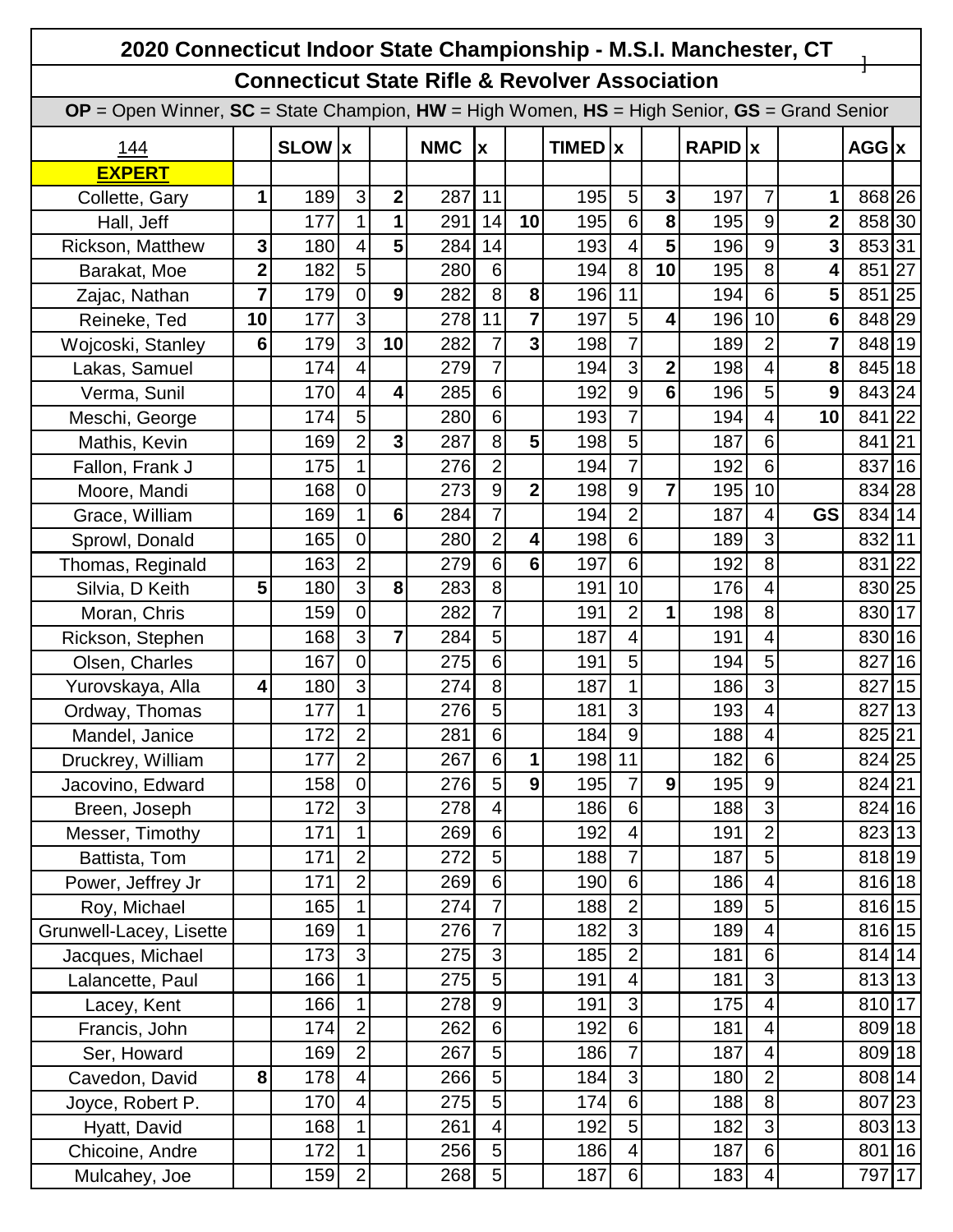| 2020 Connecticut Indoor State Championship - M.S.I. Manchester, CT                                    |              |                 |                  |                         |            |                           |                |                  |                         |                         |                |                |                |           |                |
|-------------------------------------------------------------------------------------------------------|--------------|-----------------|------------------|-------------------------|------------|---------------------------|----------------|------------------|-------------------------|-------------------------|----------------|----------------|----------------|-----------|----------------|
| <b>Connecticut State Rifle &amp; Revolver Association</b>                                             |              |                 |                  |                         |            |                           |                |                  |                         |                         |                |                |                |           |                |
| $OP = Open$ Winner, $SC = State$ Champion, $HW = High$ Women, $HS = High$ Senior, $GS = Grand$ Senior |              |                 |                  |                         |            |                           |                |                  |                         |                         |                |                |                |           |                |
| 144                                                                                                   |              | <b>SLOW</b>   x |                  |                         | <b>NMC</b> | $\boldsymbol{\mathsf{x}}$ |                | <b>TIMED</b>   x |                         |                         | <b>RAPID</b> x |                |                | $AGG$ $x$ |                |
| Gilberti, Michael                                                                                     |              | 159             | $\overline{0}$   |                         | 272        | 3                         |                | 181              | $\overline{2}$          |                         | 184            | 2              |                | 796       | $\overline{7}$ |
| Frazier, R Mitchell                                                                                   |              | 168             | $\overline{2}$   |                         | 257        | $\overline{5}$            |                | 182              | 3                       |                         | 187            | $\overline{7}$ |                | 794 17    |                |
| Droesch, Robert                                                                                       | 9            | 177             | 4                |                         | 256        | $\overline{0}$            |                | 192              | 5                       |                         | 165            | 1              |                | 790 10    |                |
| Stewart, Daniel                                                                                       |              | 156             | $\overline{2}$   |                         | 246        | 9                         |                | 187              | 6                       |                         | 188            | 3              |                | 777       | 20             |
| Ohm, William                                                                                          |              | 160             | 3                |                         | 246        | $\overline{3}$            |                | 186              | 3                       |                         | 183            | 3              |                | 775       | 12             |
| Joyce, Robert                                                                                         |              | 171             | 1                |                         | 263        | $\mathbf{1}$              |                | 177              | 3                       |                         | 164            | 1              |                | 775 6     |                |
| Korpiewski, David                                                                                     |              | 165             | $\mathbf 0$      |                         | 249        | $\overline{7}$            |                | 192              | $\overline{7}$          |                         | 165            | 5              |                | 771       | 19             |
| Tabacinski, Mariann                                                                                   |              | 133             | 1                |                         | 263        | $\mathbf 1$               |                | 180              | 3                       |                         | 179            | 1              |                | 755 6     |                |
| Pilosa, Paul                                                                                          |              | 150             | 1                |                         | 254        | $\overline{2}$            |                | 187              | 5                       |                         | 161            | 3              |                | 752 11    |                |
| Eng, Yoketing                                                                                         |              | 147             | $\overline{0}$   |                         | 254        | $\overline{4}$            |                | 164              | $\overline{1}$          |                         | 175            | 3              |                | 740 8     |                |
| Holzinger, John                                                                                       |              | 164             | $\overline{2}$   |                         | 241        | $\overline{2}$            |                | 155              | $\overline{0}$          |                         | 157            | $\mathbf 0$    |                | 7174      |                |
| <b>SHARPSHOOTER</b>                                                                                   |              |                 |                  |                         |            |                           |                |                  |                         |                         |                |                |                |           |                |
| D'Aleo, Joseph                                                                                        | $\mathbf{2}$ | 180             | $\mathbf{1}$     | 1                       | 289        | 8                         | 1              | 196              | 5                       | 1                       | 194            | 8              | 1              | 859 22    |                |
| Santo, Jack                                                                                           |              | 170             | $\mathbf 0$      | $\mathbf 2$             | 287        | 9                         |                | 188              | 8                       | $\overline{\mathbf{4}}$ | 188            | 3              | $\overline{2}$ | 833 20    |                |
| Wiesendanger, William                                                                                 | 5            | 175             | 4                | 3                       | 280        | 5                         |                | 189              | 3                       | $\overline{\mathbf{3}}$ | 188            | 5              | 3              | 832 17    |                |
| Sullivan, Brian                                                                                       | 4            | 179             | $\overline{2}$   |                         | 266        | $\overline{4}$            | $\overline{2}$ | 194              | $6\phantom{1}6$         |                         | 182            | 3              | 4              | 821 15    |                |
| Joyce, John                                                                                           |              | 171             | 4                |                         | 263        | 5                         |                | 189              | 5                       | $\overline{2}$          | 190            | 7              | 5              | 813 21    |                |
| Brogden, John                                                                                         |              | 171             | 3                | $\overline{\mathbf{4}}$ | 275        | $\overline{7}$            |                | 184              | 5                       |                         | 183            | 3              |                | 813 18    |                |
| Mcqueston, Maryellen                                                                                  |              | 170             | $\mathsf 0$      |                         | 269        | $6 \overline{6}$          | 5              | 191              | 6                       |                         | 183            | 3              |                | 813 15    |                |
| Krasnicki, Henry                                                                                      |              | 166             | $\overline{2}$   | 5                       | 274        | 5                         |                | 180              | 3                       |                         | 187            | 5              |                | 807       | 15             |
| Brown, Carl                                                                                           | 3            | 180             | 1                |                         | 270        | $\overline{5}$            |                | 179              | $\overline{3}$          |                         | 177            | 1              |                | 806       | 10             |
| Berman, Marc                                                                                          | 1            | 181             | $\mathbf{1}$     |                         | 242        | 8                         | 4              | 192              | 4                       | 5                       | 188            | $\overline{2}$ |                | 803 15    |                |
| Day, Jeff                                                                                             |              | 172             | $\overline{2}$   |                         | 262        | 1                         |                | 183              | $\overline{7}$          |                         | 184            | 4              |                | 801 14    |                |
| King, Robert                                                                                          |              | 174             | 1                |                         | 257        | $\mathbf{1}$              |                | 190              | 5                       |                         | 180            | $\overline{c}$ |                | 8019      |                |
| Torchia, Mario                                                                                        |              | 166             | 1                |                         | 265        | 5                         |                | 177              | 1                       |                         | 175            |                |                | 7838      |                |
| Maronich, Mike                                                                                        |              | 148             | $\overline{2}$   |                         | 256        | $\overline{4}$            | $\mathbf{3}$   | 192              | $\overline{7}$          |                         | 186            | $\overline{2}$ |                | 782 15    |                |
| Dittrich, Dennis                                                                                      |              | 149             | $\mathbf{1}$     |                         | 262        | $\overline{2}$            |                | 184              | 3                       |                         | 184            | $\overline{2}$ |                | 7798      |                |
| Wojdyla, Robert                                                                                       |              | 157             | 1                |                         | 259        | $6 \,$                    |                | 176              | $\overline{2}$          |                         | 177            | 1              |                | 769 10    |                |
| Defina, Maurizio                                                                                      |              | 165             | $\mathbf{1}$     |                         | 259        | $\mathbf 0$               |                | 164              | $\overline{3}$          |                         | 180            | 5              |                | 7689      |                |
| Montana, Michael                                                                                      |              | 151             | $\mathsf 0$      |                         | 263        | $\overline{7}$            |                | 177              | 5                       |                         | 174            | $\overline{2}$ |                | 765 14    |                |
| St. Pierre, Joseph                                                                                    |              | 155             | $\overline{2}$   |                         | 254        | 1                         |                | 172              | 1                       |                         | 178            | 3              |                | 7597      |                |
| Edgecomb, Robert                                                                                      |              | 146             | 1                |                         | 263        | $\overline{2}$            |                | 173              | 3                       |                         | 174            | 1              |                | 756 7     |                |
| Watson, Daniel                                                                                        |              | 135             | $\boldsymbol{0}$ |                         | 245        | $\overline{2}$            |                | 178              | $\mathbf 0$             |                         | 186            | $\overline{2}$ |                | 7444      |                |
| Gregory, John                                                                                         |              | 143             | 5                |                         | 251        | $\overline{\mathbf{4}}$   |                | 176              | $\overline{3}$          |                         | 173            | $\overline{3}$ |                | 743 15    |                |
| Meyer, Roy                                                                                            |              | 153             | $\overline{2}$   |                         | 253        | $\overline{2}$            |                | 178              | 4                       |                         | 155            | 1              |                | 7399      |                |
| Sabree, Mansoor                                                                                       |              | 154             | $\overline{0}$   |                         | 225        | $\mathbf{1}$              |                | 188              | $\overline{5}$          |                         | 170            | 1              |                | 737 7     |                |
| Mallick, Karl                                                                                         |              | 150             | $\mathsf 0$      |                         | 224        | $\overline{0}$            |                | 161              | $\mathbf 0$             |                         | 165            | 1              |                | 700 1     |                |
| <b>MARKSMAN</b>                                                                                       |              |                 |                  |                         |            |                           |                |                  |                         |                         |                |                |                |           |                |
| Crebase, Joe                                                                                          | $\mathbf 2$  | 174             | 3                | $\mathbf{2}$            | 262        | 5                         | 5              | 187              | $\overline{2}$          | $\mathbf 2$             | 188            | $\overline{2}$ | 1              | 811 12    |                |
| Mac Donald, John                                                                                      | 3            | 170             | $\overline{2}$   | 5                       | 260        | $\overline{3}$            |                | 182              | 3                       | $\mathbf{3}$            | 183            | 3              | $\mathbf 2$    | 795 11    |                |
| Miller, Stephen                                                                                       | 1            | 177             | $\boldsymbol{0}$ |                         | 232        | 5                         | $\mathbf 1$    | 193              | 10                      | 1                       | 190            | 6              | $\mathbf 3$    | 792 21    |                |
| Zlotnick, Richard                                                                                     | 4            | 168             | $\overline{2}$   |                         | 255        | $2\vert$                  | $\bf 6$        | 185              | $\overline{\mathbf{4}}$ |                         | 180            | $\overline{2}$ | 4              | 788 10    |                |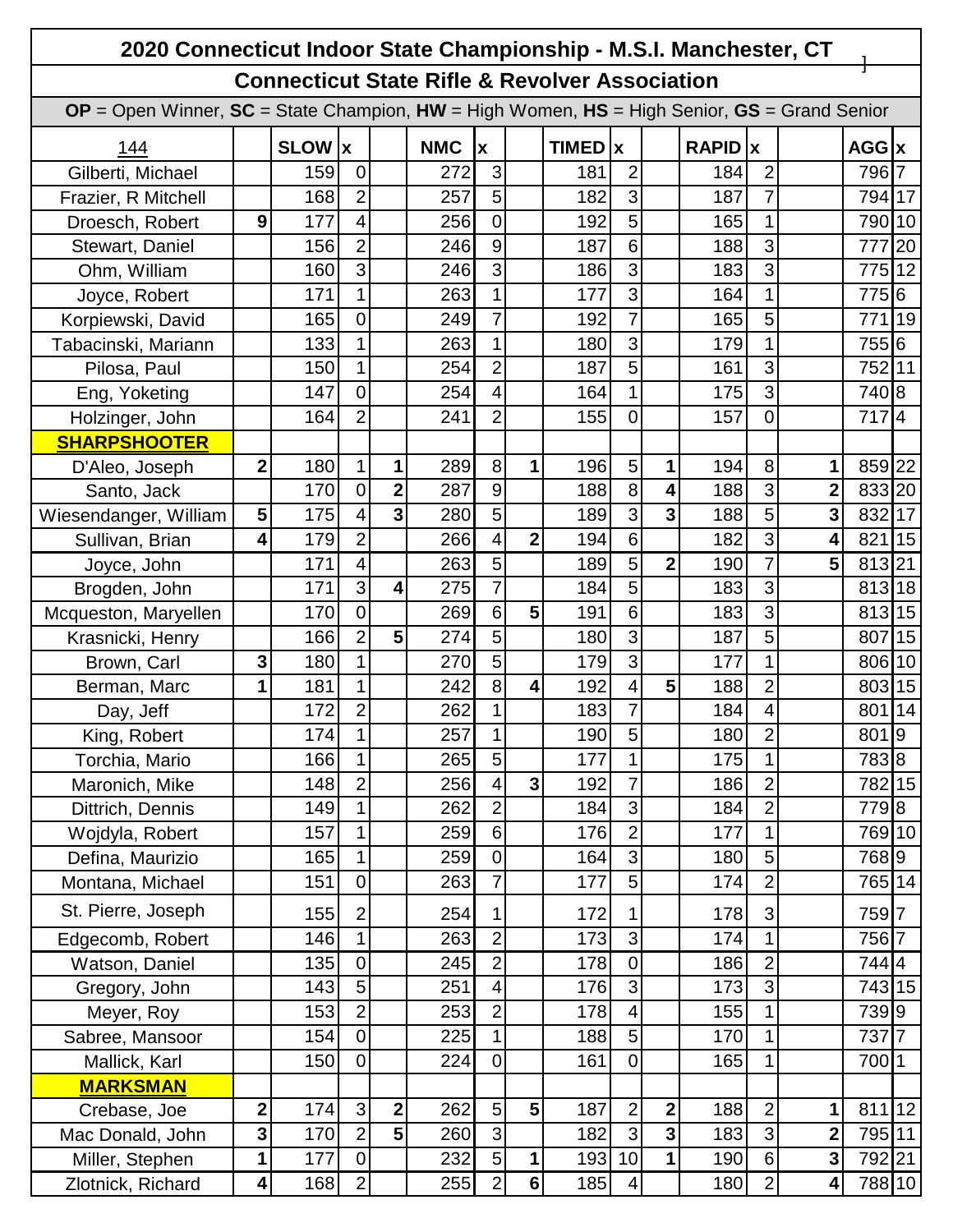|                                                                                                       | 2020 Connecticut Indoor State Championship - M.S.I. Manchester, CT |         |                |                         |            |                         |                         |             |                         |                         |         |                |                |           |                |
|-------------------------------------------------------------------------------------------------------|--------------------------------------------------------------------|---------|----------------|-------------------------|------------|-------------------------|-------------------------|-------------|-------------------------|-------------------------|---------|----------------|----------------|-----------|----------------|
| <b>Connecticut State Rifle &amp; Revolver Association</b>                                             |                                                                    |         |                |                         |            |                         |                         |             |                         |                         |         |                |                |           |                |
| $OP = Open$ Winner, $SC = State$ Champion, $HW = High$ Women, $HS = High$ Senior, $GS = Grand$ Senior |                                                                    |         |                |                         |            |                         |                         |             |                         |                         |         |                |                |           |                |
| <u>144</u>                                                                                            |                                                                    | SLOW  x |                |                         | <b>NMC</b> | Ιx                      |                         | $TIMED$ $x$ |                         |                         | RAPID x |                |                | $AGG$ $x$ |                |
| Brayen, Cameron                                                                                       | 5                                                                  | 168     | 1              | 4                       | 260        | $\overline{\mathbf{4}}$ |                         | 178         | 5                       | $6\phantom{1}6$         | 180     | $\overline{2}$ | 5              | 786 12    |                |
| Bergeron, Ryan                                                                                        |                                                                    | 149     | $\mathbf 0$    | 1                       | 263        | $\overline{4}$          | $\overline{\mathbf{2}}$ | 192         | $\overline{7}$          | $\overline{\mathbf{4}}$ | 180     | $\overline{4}$ | $6\phantom{1}$ | 784 15    |                |
| Cagle, Keith                                                                                          |                                                                    | 152     | $\overline{3}$ | $\overline{\mathbf{3}}$ | 262        | $\overline{3}$          | $\overline{\mathbf{4}}$ | 188         | $\overline{\mathbf{4}}$ | 5                       | 180     | $\overline{4}$ |                | 782 14    |                |
| Woycik, Walter                                                                                        |                                                                    | 161     | 1              | $6\phantom{a}$          | 256        | $\overline{2}$          |                         | 176         | 4                       |                         | 171     | $\overline{4}$ |                | 764 11    |                |
| Gurchik, Lynn                                                                                         |                                                                    | 159     | 3              |                         | 255        | $\overline{\mathbf{4}}$ |                         | 179         | $\overline{4}$          |                         | 168     | $\mathbf{1}$   |                | 761 12    |                |
| Thompson, James                                                                                       | 6                                                                  | 165     | 3              |                         | 249        | $\overline{3}$          |                         | 180         | $\mathbf 1$             |                         | 156     | $\overline{0}$ |                | 750 7     |                |
| Mcqueston, Tim                                                                                        |                                                                    | 143     | $\overline{0}$ |                         | 254        | $\mathbf{1}$            | $\overline{\mathbf{3}}$ | 191         | 3                       |                         | 157     | $\overline{2}$ |                | 745 6     |                |
| Carrol, David                                                                                         |                                                                    | 148     | $\overline{0}$ |                         | 243        | $\mathbf{1}$            |                         | 171         | $\overline{3}$          |                         | 179     | $\overline{4}$ |                | 7418      |                |
| Hohenleitner, Ralph                                                                                   |                                                                    | 155     | $\overline{0}$ |                         | 252        | $\overline{3}$          |                         | 180         | 6                       |                         | 153     | $\overline{0}$ |                | 740 9     |                |
| Overbaugh, Philip                                                                                     |                                                                    | 139     | $\overline{0}$ |                         | 250        | $\overline{3}$          |                         | 176         | $\overline{4}$          |                         | 168     | $\mathbf 1$    |                | 7338      |                |
| Saksa, Robert                                                                                         |                                                                    | 147     | 1              |                         | 238        | $\mathbf{1}$            |                         | 177         | $\overline{2}$          |                         | 168     | $\overline{0}$ |                | 730 4     |                |
| Crebase, Joan                                                                                         |                                                                    | 139     | 1              |                         | 238        | $\overline{3}$          |                         | 183         | 3                       |                         | 169     | $\mathbf 1$    |                | 7298      |                |
| Holmquist, Eric                                                                                       |                                                                    | 129     | $\overline{0}$ |                         | 247        | $\overline{3}$          |                         | 179         | $\overline{3}$          |                         | 166     | $\overline{3}$ |                | 7219      |                |
| Donnelly, Hugh                                                                                        |                                                                    | 152     | $\mathbf{1}$   |                         | 243        | $\overline{3}$          |                         | 164         | $\overline{4}$          |                         | 161     | $\overline{2}$ |                | 720 10    |                |
| Neil, Tom                                                                                             |                                                                    | 123     | $\overline{0}$ |                         | 230        | $\overline{3}$          |                         | 175         | 4                       |                         | 174     | $\overline{2}$ |                | 7029      |                |
| Castonguay, James                                                                                     |                                                                    | 138     | $\overline{0}$ |                         | 247        | $\overline{2}$          |                         | 136         | $\overline{0}$          |                         | 179     | $\overline{1}$ |                | 700 3     |                |
| Bourque, Andrew                                                                                       |                                                                    | 123     | $\overline{0}$ |                         | 240        | $\overline{2}$          |                         | 168         | $\overline{2}$          |                         | 168     | $\overline{2}$ |                | 699 6     |                |
| Harold, Paul                                                                                          |                                                                    | 128     | 1              |                         | 233        | $\overline{0}$          |                         | 167         | $\overline{2}$          |                         | 163     | $\mathbf{1}$   |                | 6914      |                |
| Fagerquist, Eric                                                                                      |                                                                    | 129     | $\overline{0}$ |                         | 237        | $\overline{2}$          |                         | 158         | $\overline{0}$          |                         | 164     | $\overline{2}$ |                | 6884      |                |
| Osland, Ketil                                                                                         |                                                                    | 116     | $\overline{0}$ |                         | 238        | $\overline{5}$          |                         | 172         | $\overline{3}$          |                         | 156     | $\overline{1}$ |                | 6829      |                |
| Albert, Chris                                                                                         |                                                                    | 129     | $\overline{0}$ |                         | 236        | $\overline{3}$          |                         | 154         | $\overline{2}$          |                         | 158     | $\overline{2}$ |                | 677       | $\overline{7}$ |
| Dittus, Stephan                                                                                       |                                                                    | 134     | $\overline{0}$ |                         | 208        | $\overline{0}$          |                         | 165         | $\overline{2}$          |                         | 162     | $\overline{0}$ |                | 669 2     |                |
| Dennis, Eric                                                                                          |                                                                    | 85      | $\overline{0}$ |                         | 210        | 1                       |                         | 137         | 1                       |                         | 146     | $\overline{0}$ |                | 578 2     |                |
| Barnes, Stanley                                                                                       |                                                                    | 112     | $\overline{0}$ |                         | 171        | $\overline{0}$          |                         | 146         | $\mathbf{1}$            |                         | 125     | $\overline{0}$ |                | 554 1     |                |
| Bradley, Raymond                                                                                      |                                                                    | 109     | $\mathbf 0$    |                         | 239        | 1                       |                         | 123         | $\overline{2}$          |                         | 62      | $\overline{2}$ |                | 533 5     |                |
| Tani, Peter                                                                                           |                                                                    | 100     | $\overline{0}$ |                         | 150        | $\mathbf{1}$            |                         | 135         | $\mathbf 0$             |                         | 146     | $\overline{1}$ |                | 531 2     |                |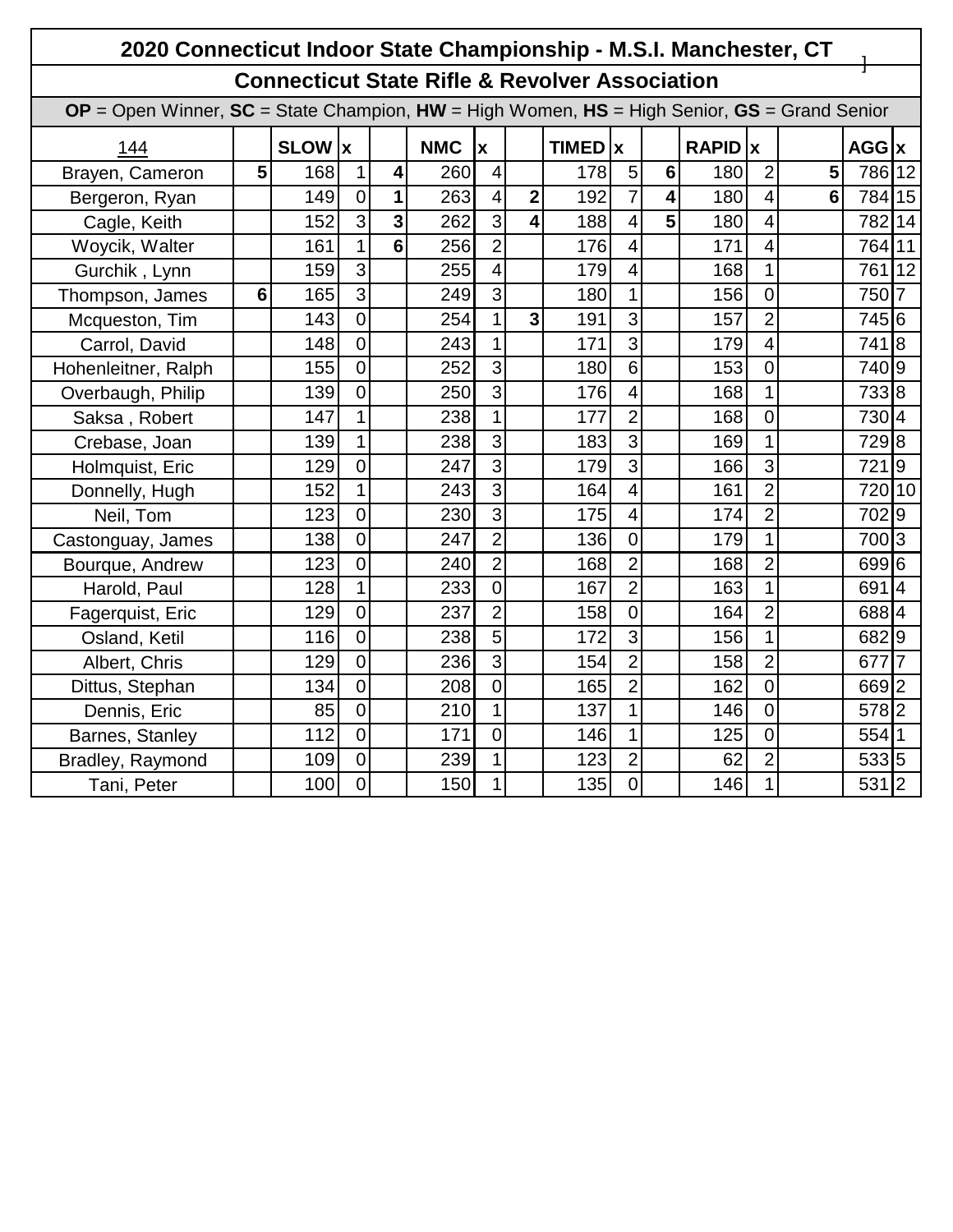|                       |              | 2020 Connecticut Indoor State Championship Team Results |                                  |                 |                       |                |                 |                                |                 |                              |             |                         |
|-----------------------|--------------|---------------------------------------------------------|----------------------------------|-----------------|-----------------------|----------------|-----------------|--------------------------------|-----------------|------------------------------|-------------|-------------------------|
|                       |              |                                                         | <b>February 8 &amp; 9, 2020</b>  |                 |                       |                |                 |                                |                 |                              |             |                         |
|                       |              |                                                         |                                  |                 |                       |                |                 |                                |                 |                              |             |                         |
|                       |              |                                                         |                                  |                 |                       |                |                 |                                |                 |                              |             | AGG                     |
| <b>Class</b>          | <b>Place</b> | <b>Team Name</b>                                        | <b>Name</b>                      | <b>Class</b>    | <b>SF</b>             | $\mathbf{x}$   | <b>TF</b>       | X                              | <b>RF</b>       | $\mathbf{x}$                 | <b>AGG</b>  | x                       |
| <b>High Mstr/Mstr</b> |              | OP BMF                                                  |                                  |                 |                       |                |                 |                                |                 |                              | 1169        | 46                      |
|                       |              |                                                         | Lange, David                     | HM              | 95                    | $\overline{2}$ | 100             | $\overline{7}$                 | 100             | 6                            | 295         | 15                      |
|                       |              |                                                         | Murphy, Shane                    | HM              | 95                    | $\overline{c}$ | 100             | $\overline{7}$                 | 99              | 6                            | 294         | 15                      |
|                       |              |                                                         | Esposito, Andrew                 | <b>MA</b>       | 96                    | $\mathbf{1}$   | 97              | 5                              | 97              | 3                            | 290         | 9                       |
|                       |              |                                                         | Kang, Richard                    | НM              | 96                    | 1              | 98              | 3                              | 96              | 3                            | 290         | $\overline{7}$          |
|                       |              | <b>Capitol City Bulleyes Bandits</b>                    |                                  |                 |                       |                |                 |                                |                 |                              | 1111        | $\overline{27}$         |
|                       |              |                                                         | Tripputi, Peter                  | MA              | 89                    | $\overline{2}$ | 96              | $\mathbf{3}$                   | 96              | $\overline{\mathbf{c}}$      | 281         | $\overline{7}$          |
|                       |              |                                                         | Bardoorian, Michael              | МA              | 88                    | $\mathbf{1}$   | 99              | 3                              | 92              | 4                            | 279         | 8                       |
|                       |              |                                                         | Richheimer, Steve                | MA              | 85                    | $\mathbf{0}$   | 94              | $\mathbf 0$                    | 99              | 6                            | 278         | 6                       |
|                       |              |                                                         | Battista, Tom                    | EX              | 92                    | 3              | 94              | 3                              | 87              | 0                            | 273         | 6                       |
|                       |              | <b>Capitol City Slickers</b>                            |                                  |                 |                       |                |                 |                                |                 |                              | 1008        | 11                      |
|                       |              |                                                         | Plakunov, Matthew                | <b>MU</b>       | 81                    | $\mathbf 0$    | 94              | 4                              | 93              | 2                            | 268         | 6                       |
|                       |              |                                                         | Charamut, Edward                 | <b>MU</b>       | 74                    | $\mathbf 0$    | 89              | $\overline{2}$                 | 91              |                              | 254         | 3                       |
|                       |              |                                                         | Behnke, Brian                    | MU              | 78                    | 1              | 83              | $\mathbf 0$                    | 90              | 1                            | 251         | $\overline{\mathbf{c}}$ |
|                       |              |                                                         | Holzinger, John                  | EX              | 66                    | $\overline{0}$ | 78              | $\Omega$                       | 91              | 0                            | 235         | 0                       |
| <b>Expert</b>         | 1st          | <b>Pachaug Gold</b>                                     |                                  |                 |                       |                |                 |                                |                 |                              | 1142        | $\overline{37}$         |
|                       |              |                                                         | Brown, Kate                      | MA              | 95                    | $\mathbf{3}$   | 98              | $\sqrt{5}$                     | 100             | 7                            | 293         | 15                      |
|                       |              |                                                         | Gardella, Greg                   | МA              | 97                    | $\mathbf{3}$   | 100             | $\overline{4}$                 | 96              | 3                            | 293         | 10                      |
|                       |              |                                                         | Santo, Jack                      | SS              | 91                    | 2              | 95              | $\mathbf 0$                    | 94              | 4                            | 280         | 6                       |
|                       |              |                                                         | Brown, Carl                      | SS              | 88                    | 1              | 95              | 3                              | 93              | $\overline{2}$               | 276         | 6                       |
|                       |              | <b>RI Reds</b>                                          |                                  |                 |                       |                |                 |                                |                 |                              | 1136        | 27                      |
|                       |              |                                                         | Doran, Robert                    | <b>MA</b>       | 93                    | $\mathbf{1}$   | 98              | 3                              | 99              | 3                            | 290         | $\overline{7}$          |
|                       |              |                                                         | Barakat, Moe                     | EX              | 94                    | $\mathbf{1}$   | 95              | $\overline{c}$                 | 95              | 3                            | 284         | 6                       |
|                       |              |                                                         | Wiesendanger, Williar            | SS              | 91                    | $\mathbf{0}$   | 98              | 6                              | 93              | 1                            | 282         | $\overline{7}$          |
|                       |              |                                                         | Verma, Sunil                     | EX              | 85                    | 1              | 97              | $\overline{2}$                 | $\overline{98}$ | 4                            | 280         | $\overline{7}$          |
|                       |              | <b>Nenameseck Gold</b>                                  |                                  |                 |                       |                |                 |                                |                 |                              | 1110        | 23                      |
|                       |              |                                                         | Collette, Gary                   | EX              | 92                    | 2              | 95              | $\overline{2}$                 | 97              |                              | 284         | 5                       |
|                       |              |                                                         | Rickson, Matthew                 | EX              | 89                    | $\overline{2}$ | 97              | $\overline{5}$                 | 97              | $\mathbf{3}$                 | 283         | 10                      |
|                       |              |                                                         | Sprowl, Donald                   | EX              | 88                    | 1              | 98              | $\sqrt{3}$                     | 89              | $\overline{\mathbf{c}}$      | 275         | 6                       |
|                       |              |                                                         | Rickson, Stephen                 | EX              | $\overline{78}$       | $\overline{0}$ | $\overline{96}$ | $\overline{2}$                 | 94              | 0                            | 268         | $\boldsymbol{2}$        |
|                       |              | <b>West Hartford Police</b>                             |                                  |                 |                       |                |                 |                                |                 |                              | 1105        | $\overline{51}$         |
|                       |              |                                                         | Fallon, Frank J                  | EX              | 92                    | $\overline{c}$ | 99              | $\sqrt{3}$                     | 97              | 1                            | 288         | $\,6$                   |
|                       |              |                                                         | Jacovino, Edward                 | EX              | 89                    | $\mathbf{1}$   | 97              | $\overline{5}$                 | 96              | 3                            | 282         | 9                       |
|                       |              |                                                         | Cavedon, David<br>Estes, Stephen | EX<br><b>MU</b> | 84<br>$\overline{82}$ | 1              | 93<br>96        | $\mathbf{1}$<br>$\overline{2}$ | 95<br>85        | $\overline{\mathbf{c}}$<br>1 | 272<br>263  | 4<br>$\overline{4}$     |
|                       |              |                                                         |                                  |                 |                       |                |                 |                                |                 |                              |             |                         |
|                       |              | The Good, Bad & Ugly                                    | White, Thomas                    | <b>MA</b>       | 94                    | $\mathbf{3}$   |                 |                                |                 |                              | 1102<br>291 | 28<br>11                |
|                       |              |                                                         | Fontaine, David                  | MA              | 90                    | $\overline{4}$ | 99<br>96        | $\sqrt{3}$<br>$\mathbf{3}$     | 98<br>96        | $\sqrt{5}$<br>1              | 282         |                         |
|                       |              |                                                         |                                  | EX              | 89                    | $\overline{0}$ | 94              | $\sqrt{3}$                     | 91              | 2                            | 274         | 8<br>5                  |
|                       |              |                                                         | Lacey, Kent<br>Mac Donald, John  | MK              | 73                    | 1              | 90              | $\overline{2}$                 | 92              | 1                            | 255         | 4                       |
|                       |              | <b>Colts</b>                                            |                                  |                 |                       |                |                 |                                |                 |                              | 1101        | 31                      |
|                       |              |                                                         | Wojcoski, Stanley                | EX              | 91                    | $\mathbf{2}$   | 95              | $\sqrt{2}$                     | 97              | $\boldsymbol{2}$             | 283         | $\,6\,$                 |
|                       |              |                                                         | Moore, Christopher               | MA              | 87                    | $\overline{0}$ | 100             | $\sqrt{3}$                     | 93              | $\,6$                        | 280         | 9                       |
|                       |              |                                                         | Moore, Mandi                     | EX              | 85                    | $\mathbf{1}$   | 98              | 5                              | 89              | ω                            | 272         | $\mathsf g$             |
|                       |              |                                                         | Roy, Michael                     | EX              | $\overline{76}$       | $\mathbf{1}$   | $\overline{95}$ | $\overline{3}$                 | 95              | $\overline{3}$               | 266         | $\overline{7}$          |
|                       |              | <b>Torrington</b>                                       |                                  |                 |                       |                |                 |                                |                 |                              | 1095        | $\overline{51}$         |
|                       |              |                                                         | Gallo, Paul                      | MU              | 86                    | $\overline{0}$ | 95              | $\overline{4}$                 | 96              | $\overline{\mathbf{c}}$      | 277         | $\,6\,$                 |
|                       |              |                                                         | Sullivan, Brian                  | SS              | 91                    | 1              | 93              | $\overline{c}$                 | 92              | 1                            | 276         | 4                       |
|                       |              |                                                         | Brayen, Cameron                  | MK              | 93                    | $\overline{2}$ | 90              | $\mathbf{1}$                   | 92              | $\ensuremath{\mathsf{3}}$    | 275         | $\,6\,$                 |
|                       |              |                                                         | Hyatt, David                     | EX              | $\overline{77}$       | 11             | 92              | $\mathbf{1}$                   | 98              | $\sigma$                     | 267         | $\infty$                |